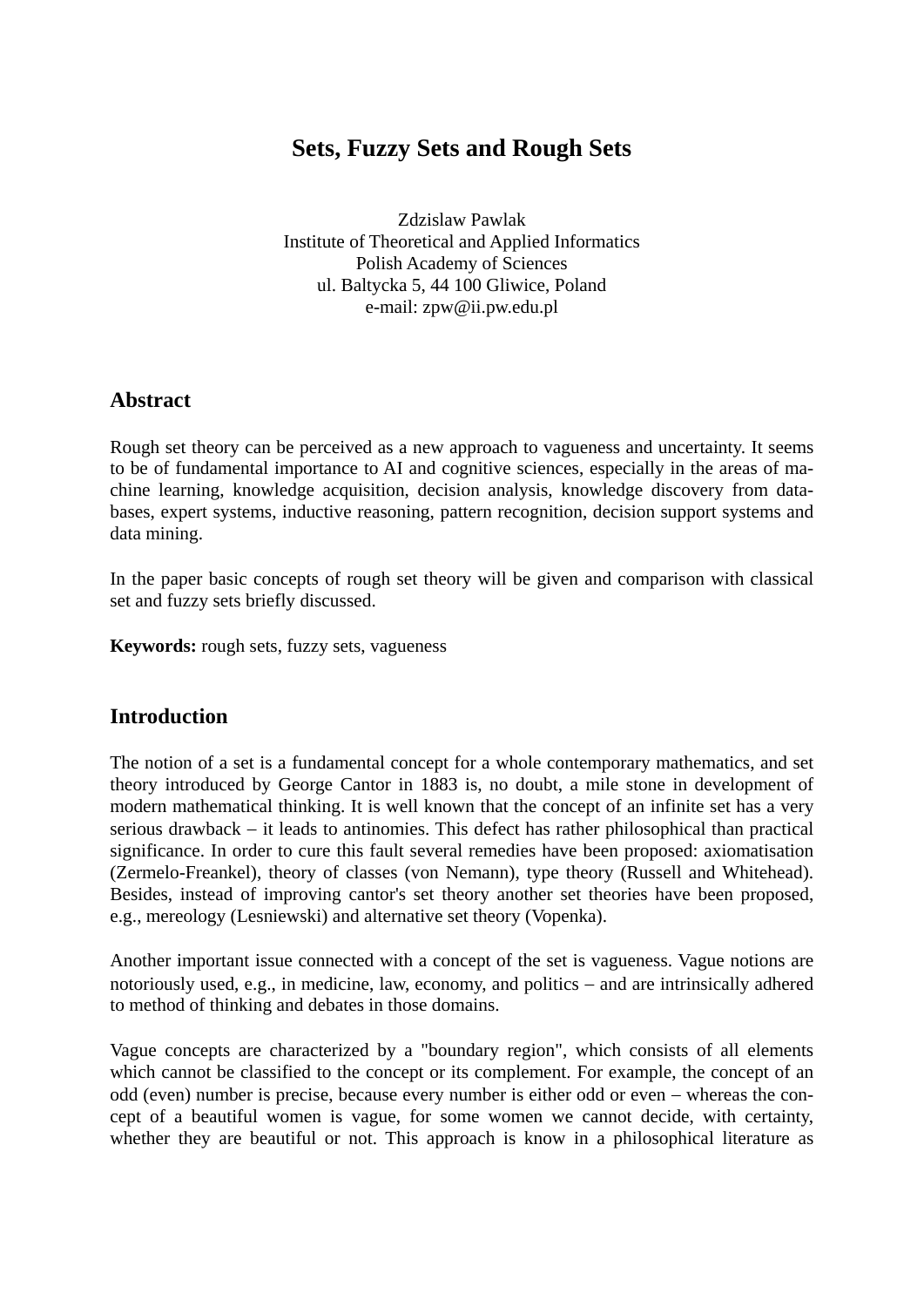boundary-line approach to vagueness and is attributed to Gotlob Frege, who first formulate this idea in 1894.

Vagueness for many years attracted attention of philosophers and logicians. Recently, computer scientist also got interested in vagueness, for many computer applications, in particular referring to artificial intelligence, badly need use of vague notions and vague concepts based reasoning methods.

The most successful theoretical approach to vagueness is no doubt fuzzy set theory proposed by Zadeh. Basic idea of fuzzy set theory hinges on fuzzy membership function, which allows partial membership of elements to a set, i.e., it allows that elements can belong to a set to "a degree".

Rough set theory is another mathematical approach to vagueness. The theory has an overlap with many other theories, in particular with fuzzy sets. Many papers have been published on connections of rough set theory and many others similar approaches. In particular the relation between fuzzy set and rough sets have been pursued by many authors (e.g., [1, 2, 3, 4, 5, 6, 7, 8, 9, 10, 13, 16, 18, 19, 21, 22, 23, 30].

## **Philosophy of Rough Sets**

Rough set philosophy is based on the assumption that, in contrast to the classical set theory, we have some additional information (knowledge, data) about elements of a set. All elements with the same information are *indiscernible* (*similar*) in view of the available information and form blocks, which can be understood as elementary granules of knowledge. These granules are called *elementary sets* or *concepts*, and can be considered as elementary building blocks (atoms) of our knowledge about reality we are interested in. Elementary concepts can be combined into *compound concepts*, i.e., concepts that are uniquely defined in terms of elementary concepts. Any union of elementary sets is called a crisp set, and any other sets are referred to as *rough* (*vague*, *imprecise*). With every set *X* we can associate two crisp sets, called the *lower* and the *upper approximation* of *X*. The lower approximation of *X* is the union of all elementary set which are included in *X*, whereas the upper approximation of *X* is the union of all elementary set which have non-empty intersection with *X*. In other words the lower approximation of a set is the set of all elements that *surely* belongs to *X*, whereas the upper approximation of *X* is the set of all elements that *possibly* belong to *X*. The difference of the upper and the lower approximation of *X* is its *boundary region*. Obviously a set is rough if it has non empty boundary region whatsoever, otherwise the set is crisp. Elements of the boundary region cannot be classified, employing the available knowledge, either to the set or its complement. Approximations of sets are basic operation in rough set theory and are used as main tools to deal with vague and uncertain data.

### **Indiscernibility and Approximations of Sets**

The starting point of rough set theory is the indiscernibility relation, generated by information about objects of interest. The indiscernibility relation is intended to express the fact that due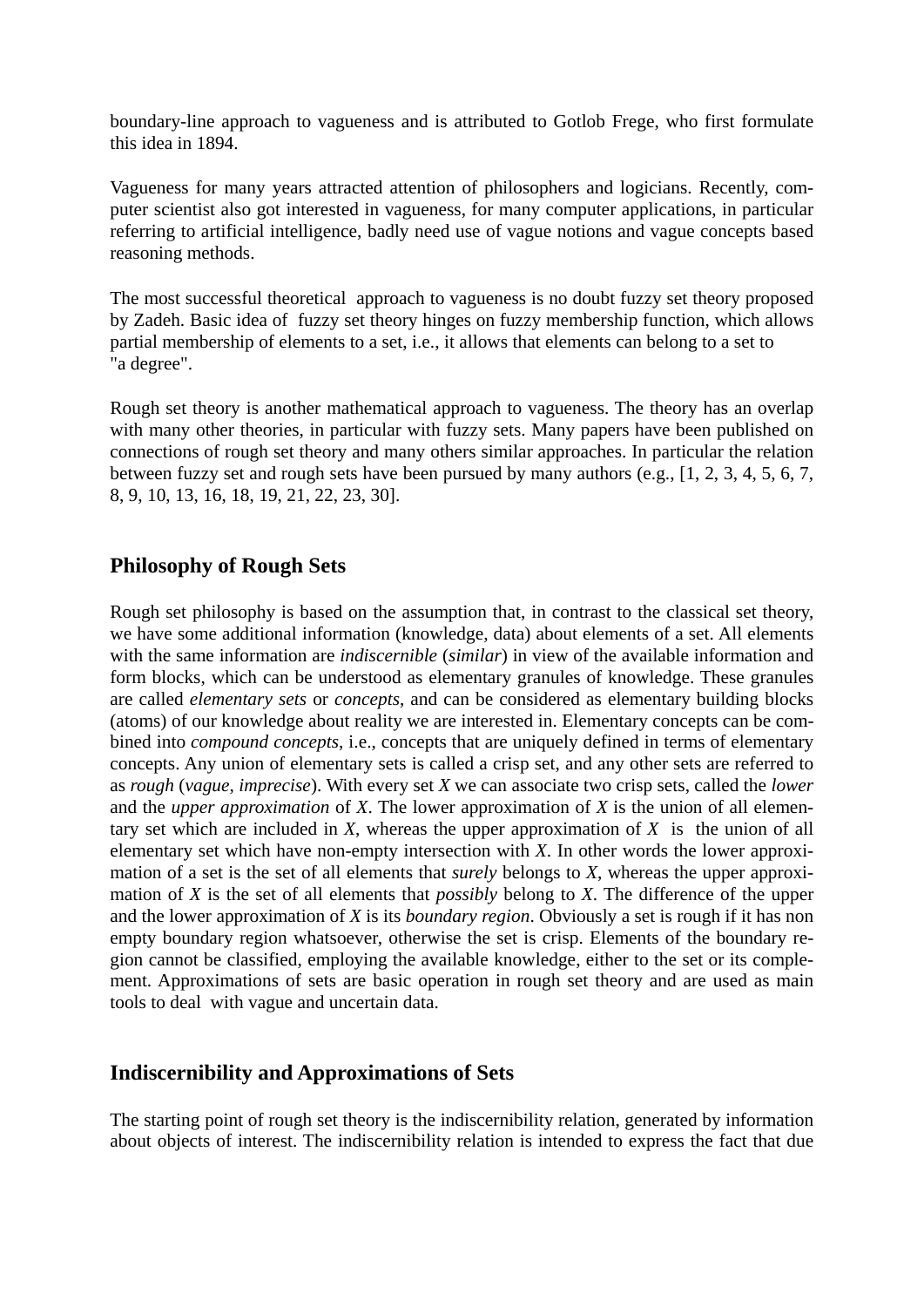to the lack of knowledge we are unable to discern some objects employing the available information. That means that, in general, we are unable to deal with single objects but we have to consider clusters (granules, atoms) of indiscernible objects, as fundamental concepts of knowledge. Below we present the above ideas formally.

Suppose we are given two finite, non-empty sets *U* and *A*, where *U* is the *universe*, and  $A - a$ set *attributes*. With every attribute  $a \in A$  we associate a set  $V_a$ , of its *values*, called the *domain* of *a*. The pair  $S = (U, A)$  will be called an *information system* or a *data table*. Any subset *B* of *A* determines a binary relation  $I_B$  on *U*, which will be called an *indiscernibility relation*, and is defined as follows:  $xI_By$  if and only if  $a(x) = a(y)$  for every  $a \in A$ , where  $a(x)$  denotes the value of attribute  $a$  for element  $x$ . Obviously  $I_B$  is an equivalence relation. The family of all equivalence classes of  $I_B$ , i.e., the partition determined by *B*, will be denoted by  $U/I_B$ , or simply  $U/B$ ; an equivalence class of  $I_B$ , i.e., the block of the partition  $U/B$ , containing *x* will be denoted by  $B(x)$ .

If  $(x, y)$  belongs to  $I_B$  we will say that *x* and *y* are *B-indiscernible*. Equivalence classes of the relation  $I_B$  (or blocks of the partition  $U/B$ ) are referred to as *B*-elementary concepts or *B-granules*. As mentioned previously in the rough set approach the elementary concepts are the basic building blocks (concepts) of our knowledge about reality.

The indiscernibility relation will be used next to define basic concepts of rough set theory. Let us define now the following two operations on sets

$$
B_*(X) = \{x \in U : B(x) \subseteq X\},\
$$
  

$$
B^*(X) = \{x \in U : B(x) \cap X \neq \emptyset\},\
$$

assigning to every subset *X* of the universe *U* two sets  $B_*(X)$  and  $B^*(X)$  called the *B*-lower and the *B-upper approximation* of *X*, respectively. The set

$$
BN_B(X) = B^*(X) - B_*(X)
$$

will be referred to as the *B-boundary* region of *X*.

If the boundary region of *X* is the empty set, i.e.,  $BN_B(X) = \emptyset$ , then the set *X* is *crisp* (exact) with respect to *B*; in the opposite case, i.e., if  $BN_B(X) \neq \emptyset$ , the set *X* is referred to as *rough* (*inexact*) with respect to *B*.

Rough sets can be also defined using a *rough membership function*, defined as

$$
\mu_X^B(x) = \frac{|X \cap B(x)|}{|B(x)|}
$$
, and  $\mu_X^B(x) \in [0,1]$ .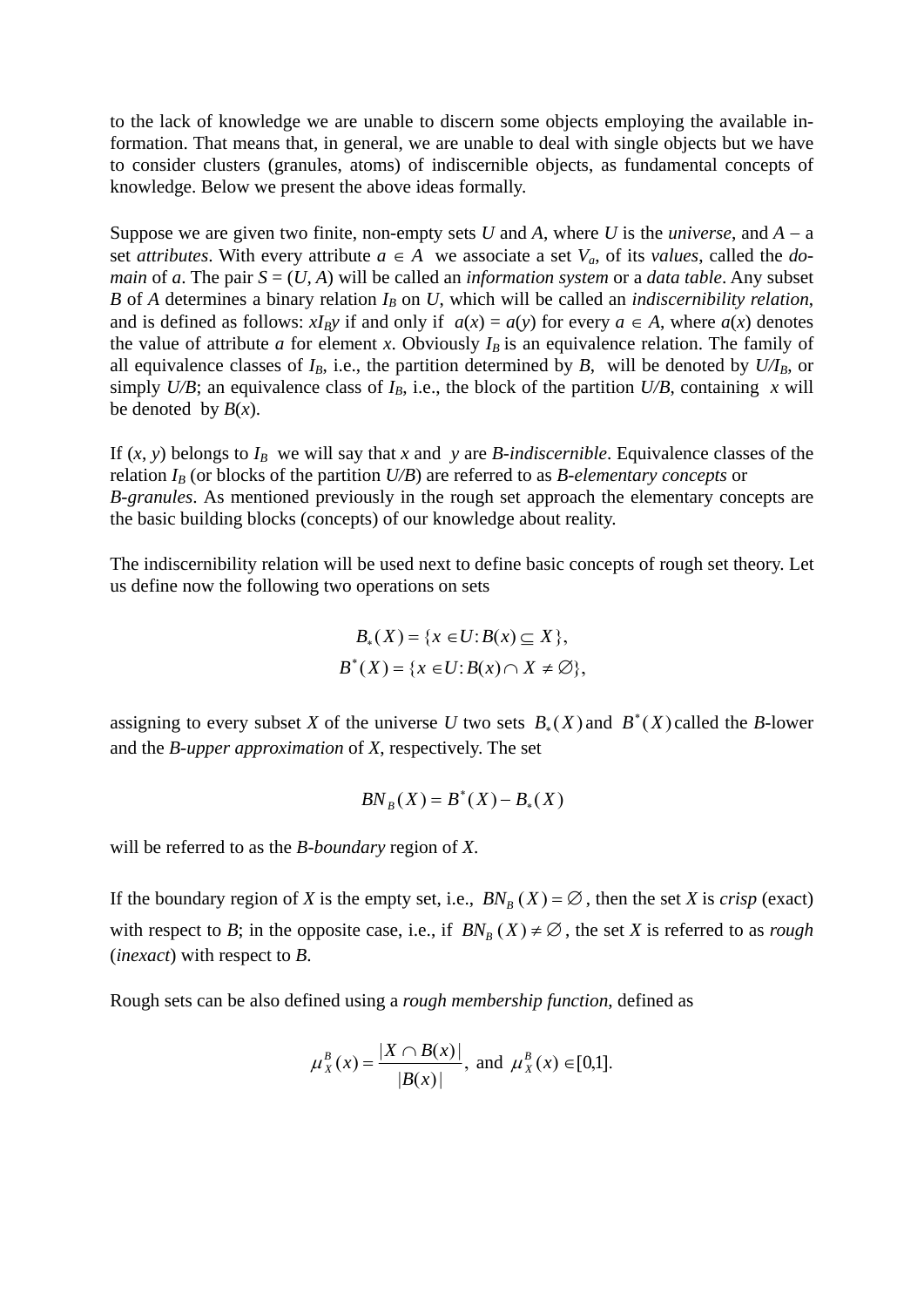Value of the membership function  $\mu_X(x)$  is kind of conditional probability, and can be interpreted as a degree of *certainty* to which *x* belongs to *X* (or  $1 - \mu_X(x)$ , as a degree of *uncertainty*).

#### **Dependency of Attributes**

Approximations of sets are strictly related with the concept of dependency (total or partial) of attributes.

Intuitively, a set of attributes *D* (*decision attributes*) *depends totally* on a set of attributes *C* (*condition attributes*), denoted  $C \Rightarrow D$ , if all values of attributes from *D* are uniquely determined by value of attribute form *C*. In other words, *D* depends totally on *C*, if there exists a functional dependency between values of *D* and *C*.

We would also need a more general concept of dependency of attributes, called the *partial dependency* of attributes. Partial dependency means that only some values of *D* are determined by values of *C*.

Formally dependency can be defined in the following way. Let *D* and *C* be subsets of *A*.

We will say that *D* depends on *C* in a degree  $k(0 \le k \le 1)$ , denoted  $C \Rightarrow_k D$ , if

$$
k = \gamma \Big(C, D\Big) = \frac{\Big| POS_{C}\Big(D\Big)\Big|}{\Big|U\Big|}, \text{ where } POS_{C}\Big(D\Big) = \bigcup_{X \in U/D} C_{*}\Big(X\Big),
$$

called a *positive region* of the partition *U*/*D* with respect to *C*, is the set of all elements of *U* that can be uniquely classified to blocks of the partition *U*/*D*, by means of *C*.

**Obviously** 

$$
\gamma(C,D)=\sum_{X\in U/D}\frac{\left|C_{*}(X)\right|}{\left|U\right|}.
$$

If  $k = 1$  we say that D *depends totally* on *C*, and if  $k < 1$ , we say that D *depends partially* (in a *degree k*) on *C*.

The coefficient *k* expresses the ratio of all elements of the universe, which can be properly classified to block of the partition *U*/*D*, employing attributes *C* and will be called the degree of the dependency, which can be also interpreted as a probability that  $x \in U$  belongs to one of the decision classed determined by decision attributes.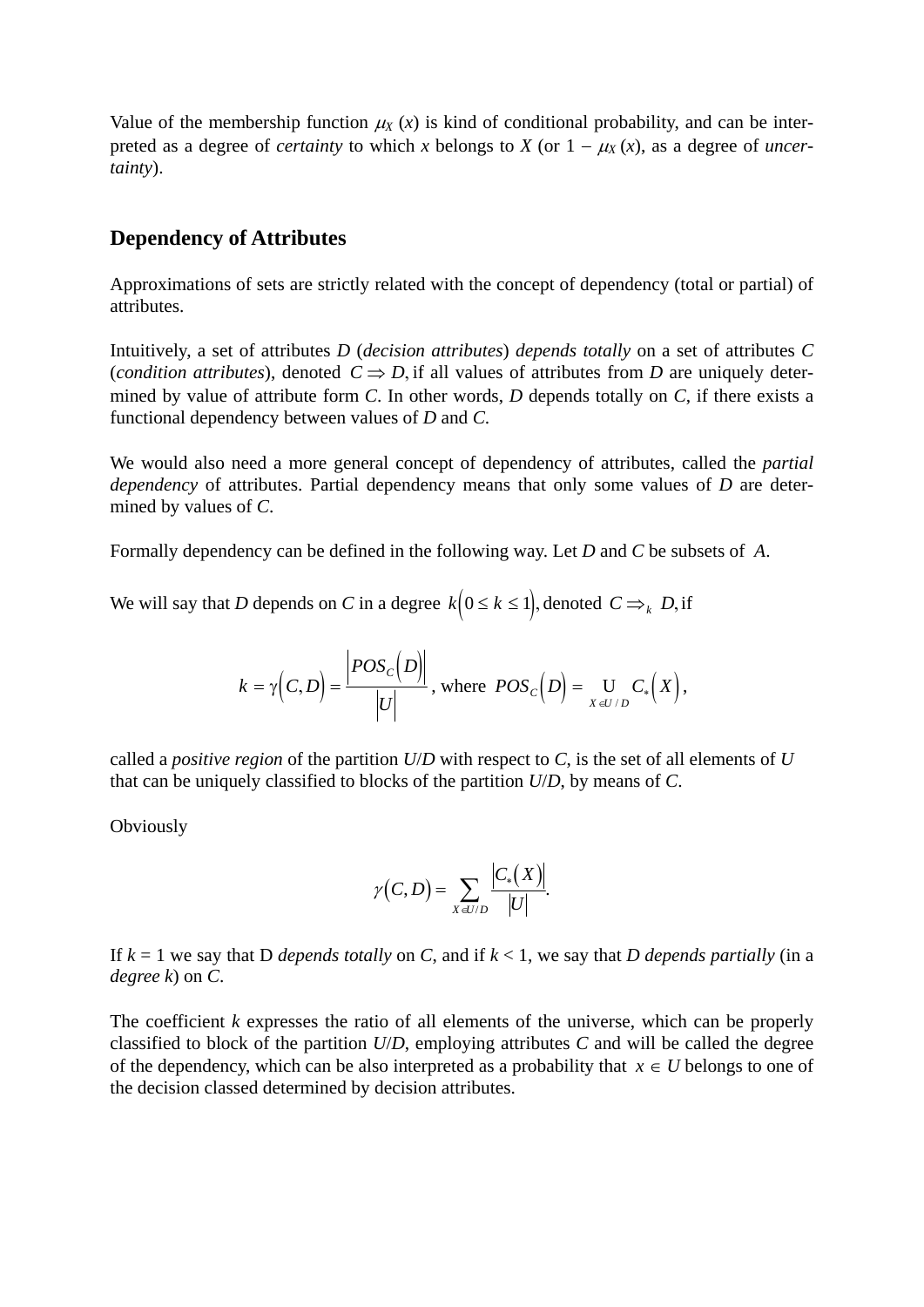### **Reduction of Attributes**

We often face a question whether we can remove some data from a data table preserving its basic properties, that is − whether a table contains some superfluous data. This can be formulated as follows:

Let  $C, D \subseteq A$ , be sets of condition and decision attributes, respectively. We will say that  $C' \subseteq C$  is a *D-reduct* (reduct with *respect* to *D*) of *C*, if *C'* is a minimal subset of *C* such that

$$
\gamma(C,D)=\gamma(C',D).
$$

Thus reduct enables us to make decisions employing minimal number of conditions.

#### **Decision Rules and Certainty Factor**

With every dependency  $C \Rightarrow_k D$  we can associate a set of decision rules, specifying decisions that should be taken when certain condition are satisfied. In other words every dependency  $C \Rightarrow_k D$  determines a set of formulas of the form: "*if* ... *then*". In order to express certainty of decision specified by a decision rule we will we define a *certainty factor* of the rule.

Let  $\Phi$  and  $\Psi$  be logical formulas representing conditions and decisions, respectively and let  $\Phi \rightarrow \Psi$  be a decision rule, where  $\Phi_S$  denote the meaning of  $\Phi$  in the system *S*, i.e., the set of all objects satisfying  $\Phi$  in *S*, defined in a usual way.

With every decision rule  $\Phi \rightarrow \Psi$  we associate a number, called the certainty factor of the rule, and defined as

$$
\mu_{S}(\Phi,\Psi)=\frac{|\Phi_{S}\cap\Psi_{S}|}{|\Phi_{S}|}.
$$

Of course  $0 \le \mu_S(\Phi, \Psi) \le 1$ ; if the rule  $\Phi \to \Psi$  is deterministic then  $\mu_S(\Phi, \psi) = 1$ , and for nondeterministic rules  $\mu_S(\phi, \Psi)$  < 1.

With every decision rule <sup>Φ</sup> →Φ one can associate a rough deduction rule called *rough modus ponens*

$$
\frac{\pi_s(\Phi); \mu_s(\Phi, \Psi)}{\pi_s(\Psi)},
$$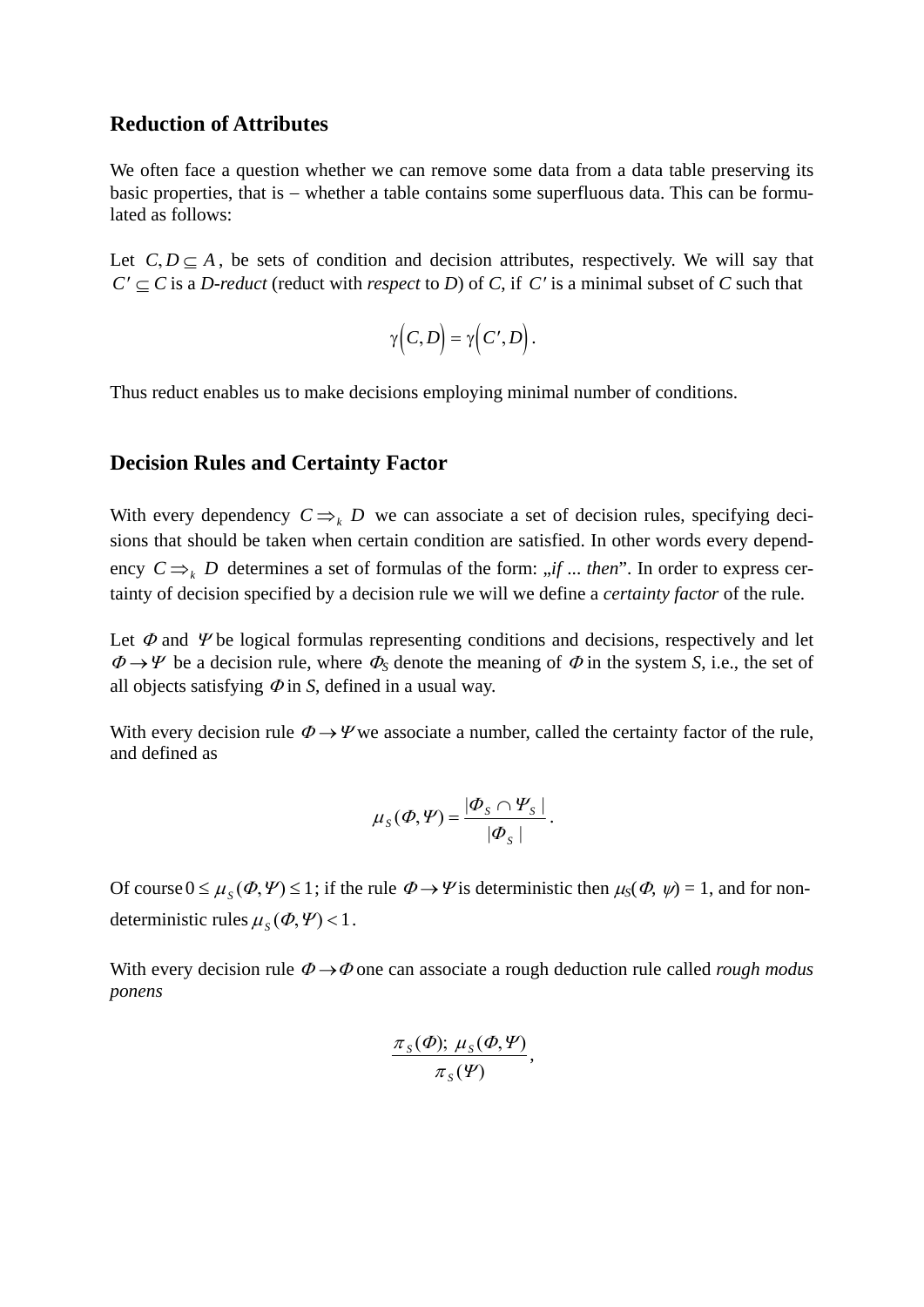where  $\pi_S(\Phi) = \frac{|\Phi|}{\sigma}$  $|U|$  $\left. \varPhi \right| _{S}$ *U* and  $\pi_S(\Psi) = \pi_S(\sim \Phi \wedge \Psi) + \pi_S(\Phi) \cdot \mu_S(\Phi, \Psi)$ .

This rule allows to compute the probability of decisions in terms of probability of conditions and conditional probability of the decision rule.

### **Conclusion**

Rough set theory is a new approach to imperfect knowledge. It overlaps with many other theories and approaches, nevertheless it can be consider in its own rights as a mature independent discipline. Particularly interesting is the relationship between rough sets and fuzzy sets. Both approaches are not competitive but complementary and they address different aspects of imperfect knowledge.

Rough set theory has been successfully applied in many real-life problems, in medicine, pharmacology, engineering, banking, financial and market analysis and others.

For basic ideas of rough set theory the reader is advised to consult the enclosed references. In particular in Polkowski and Skowron [20] one can find list of over one thousand publications on rough sets and their applications and information about rough set software for data analysis.

### **References**

- 1. Banerjee, M., Pal, S.K.: Roughness of a fuzzy set. *Information Sciences* (*Informatics and Comp. Sc*.) **93** (3-4), 235-246, 1996.
- 2. Cattaneo, G.: A unified algebraic approach to fuzzy algebras and rough approximations. *Proc. Cybernetics and Systems Research* (*CSR'96*), 352-357, The University of Vienna 1996.
- 3. Cattaneo, G.: Mathematical foundations of roughness and fuzziness. *Proc. of the Workshop Rough Sets and Data Mining at 23rd Annual Computer Science Conference*, 241- 247, Nashville, Tennessee, 1995.
- 4. Chakraborty, M. K., Banerjee, M.: In search of a common foundation for rough sets and fuzzy sets. *Proc. of the Fifth European Congress on Intelligent Techniques and Soft Computing* (*EUFIT'97*), 218-220, Aachen, Germany, 1997.
- 5. Dubois, D., Prade, H.: Twofold fuzzy sets and rough sets −Some issues in knowledge representation. *Fuzzy Sets and Systems* **23**, 3-18, 1987.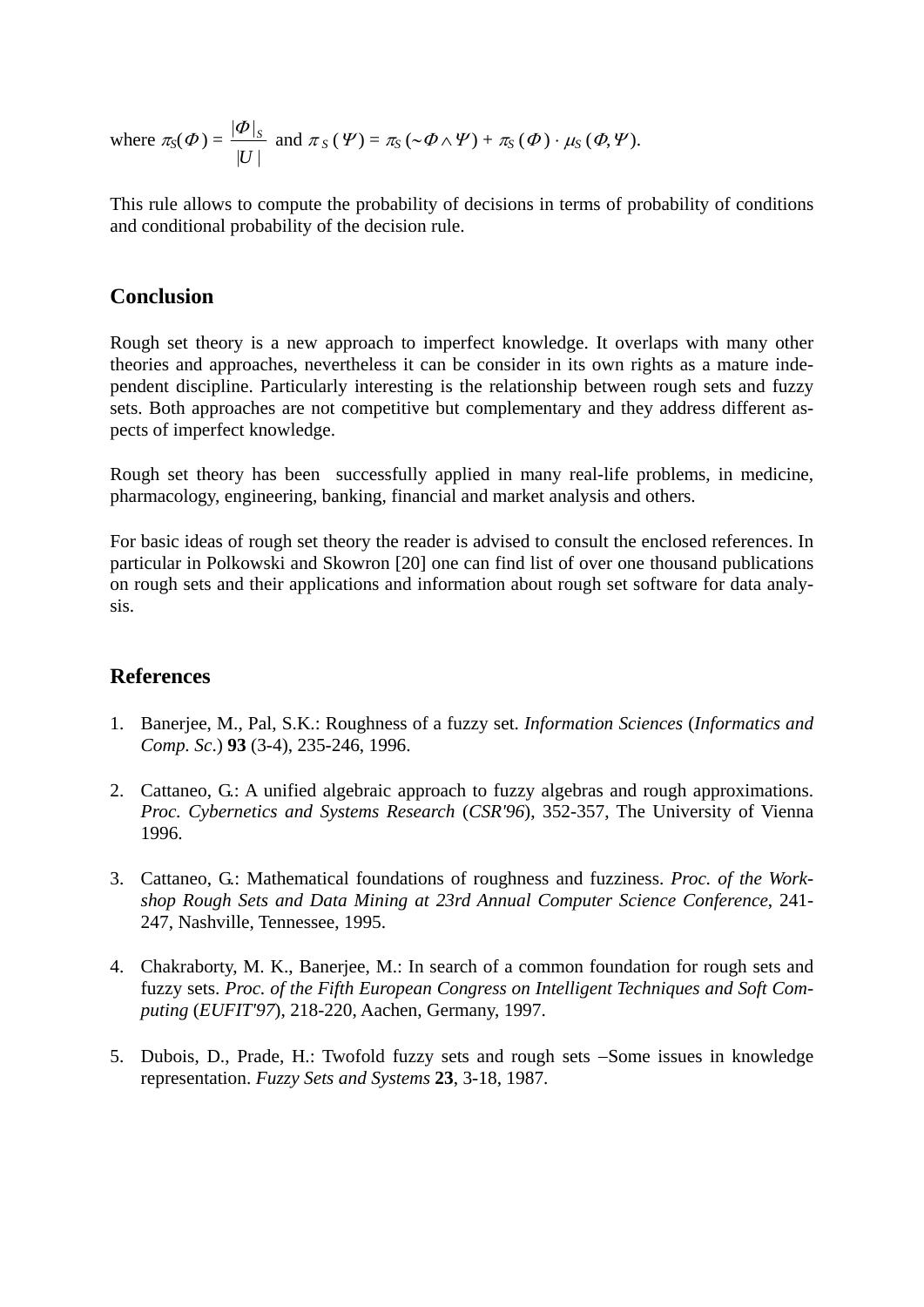- 6. Dubois, D., Prade, H.: Rough fuzzy sets and fuzzy rough sets. *International J. General Systems* **17**, 191-209, 1990.
- 7. Dubois, D., Prade, H.: *Putting rough sets and fuzzy sets together*. In: Intelligent Decision Support − Handbook of Applications and Advances of the Rough Set Theory, (R. Slowinski ed.), 1992.
- 8. Dubois, D., Prade, H.: Graded indiscernibility, fuzzy rough sets and modal logics. *Proc. of the Fifth International Fuzzy Systems Association Congress* (*IFSA*), Seoul, Korea, 1993.
- 9. Lin, T. Y.: *Topological and fuzzy rough sets*. In: Intelligent Decision Support Handbook of Applications and Advances of the Rough Set Theory, (R. Slowinski ed.), 1992.
- 10. Lin, T. Y.: *Fuzzy reasoning and rough sets*. In: Rough Sets, Fuzzy Sets and Knowledge Discovery (RSKD'93), (W. Ziarko ed.), 1994.
- 11. Lin, T. Y., Cercone, N. (Eds.): *Rough Sets and Data Mining* − *Analysis of Imperfect Data.* Kluwer Academic Publishers, Boston, London, Dordrecht, 1997.
- 12. Lin, T. Y., Wildberger, A. M. (Eds.): *The Third International Workshop on Rough Sets and Soft Computing Proceedings* (*RSSC'94*)*.* San Jose State University, San Jose, California, USA, 1995.
- 13. Nakamura, A.: On a multi−modal fuzzy logic based on rough classifications. *Proc. of the First International Workshop on Rough Sets: State of the Art and Perspectives*, 40-42, Kiekrz − Poznan, Poland, 1992.
- 14. Orlowska, E. (Ed.): *Incomplete Information: Rough Set Analysis*. Studies in Fuzziness and Soft Computing. Physica-Verlag, Springer-Verlag Company, 1998.
- 15. Pawlak, Z.: *Rough Sets* − *Theoretical Aspects of Reasoning about Data*. Kluwer Academic Publishers, Boston, London, Dordrecht, 1991.
- 16. Pawlak, Z.: Rough sets and fuzzy sets. *Proc. of ACM, Computer Science Conference*, 262-264, Nashville, Tennessee, 1995.
- 17. Pawlak, Z., Grzymala-Busse, J. W., Slowinski, R., Ziarko, W.: Rough sets. *Communication of the ACM* **38**, 88-95, 1995.
- 18. Pawlak, Z., Skowron, A.: *Rough membership functions*. In: Advances in the Dempster Shafer Theory of Evidence, (R. R. Yaeger, M. Fedrizzi and J. Kacprzyk eds.), John Wiley & Sons, Inc., New York, Chichester, Brisbane, Toronto, Singapore, 1994.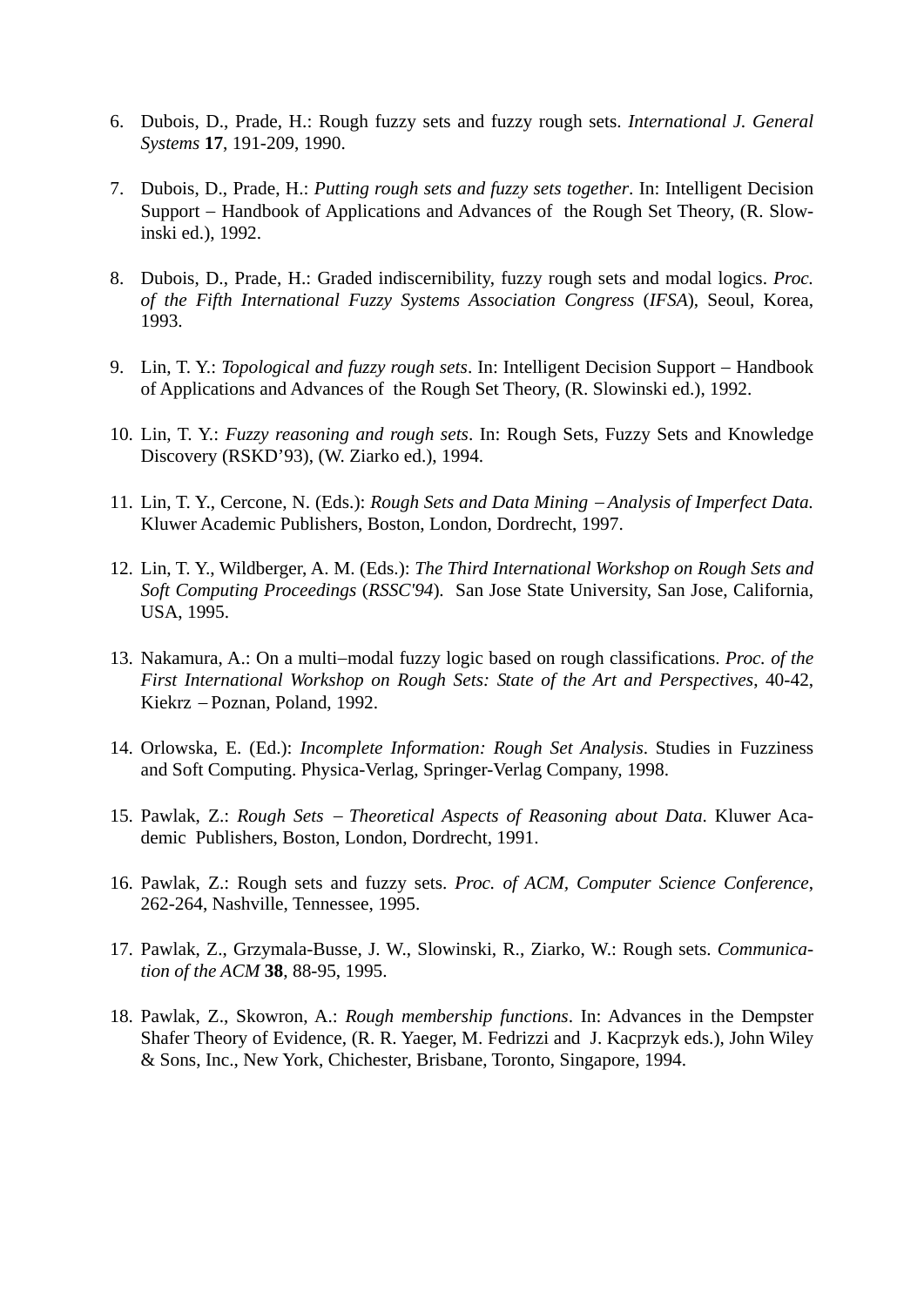- 19. Pedrycz, W.: *Shadowed sets: Bridging fuzzy and rough sets*. In: Fuzzy Sets, Rough Sets and Decision Making Processes, (S. K. Pal and A. Skowron eds.), Springer-Verlag, Singapore (in preparation).
- 20. Polkowski, L., Skowron, A. (Eds.): *Rough Sets in Knowledge Discovery*. Studies in Fuzziness and Soft Computing. Physica-Verlag, Springer-Verlag Company, 1998, (in print).
- 21. Quafafou, M.: Towards a transition from the crisp rough set theory to a fuzzy one. *Proc. of the Poster Session of the Ninth International Symposium on Methodologies for Intelligent Systems* (*ISMIS'96*), 67-80, Zakopane, Poland, Oak Ridge Laboratory, 1996.
- 22. Sarkar, M., Yegnanarayana, B.: *Fuzzy*−*rough sets and fuzzy integrals in modular neural networks*. In: Fuzzy Sets, Rough Sets and Decision Making Processes, (S. K. Pal and A.Skowron eds.), Springer-Verlag, Singapore (in preparation).
- 23. Shenoi, S.: Rough sets in fuzzy databases. *Proc. of the International Workshop on Rough Sets and Soft Computing at Second Annual Joint Conference on Information Sciences* (*JCIS'95*), 263-264, Wrightsville Beach, North Carolina, 1995
- 24. Slowinski, R. (Ed.): *Intelligent Decision Support* − *Handbook of Applications and Advances of the Rough Set Theory*. Kluwer Academic Publishers, Boston, London, Dordrecht, 1992.
- 25. Slowinski, R.: *Rough set approach to decision analysis.* AI Expert **10**, 18-25, 1995.
- 26. Szladow, A, Ziarko, W.: Rough sets: Working with imperfect data. *AI Expert* **7**, 36-41, 1993.
- 27. Tsumoto, S., Kobayashi, S., Yokomori, T., Tanaka, H., Nakamura, A. (Eds.): *The Fourth Internal Workshop on Rough Sets, Fuzzy Sets and Machine Discovery*, (*RSFD'96*). The University of Tokyo, 1996.
- 28. Wang, P. P. (Ed.): *Proceedings of the International Workshop on Rough Sets and Soft computing at Second Annual Joint Conference on Information Sciences*. Wrightsville Beach, North Carolina, USA, 1995.
- 29. Wang, P. P. (Ed.): *Proceedings of the Fifth International Wokrshop on Rough Sets and Soft Computing* (*RSSC'97*) *at Third Annual Joint Conference of Information Sciences*  (*JCIS'97*)*.* Duke University, Durham, NC, USA, Rough Sets and Computer Sciences **3,**  1997.
- 30. Yao, Y. Y.: *Combination of rough and fuzzy sets based on alpha*−*level sets*. In: Rough Sets and Data Mining. Analysis of Imprecise Data, (T. Y. Lin and N. Cercone eds.), Kluwer Academic Publishers, Boston, Dordrecht, 1997.